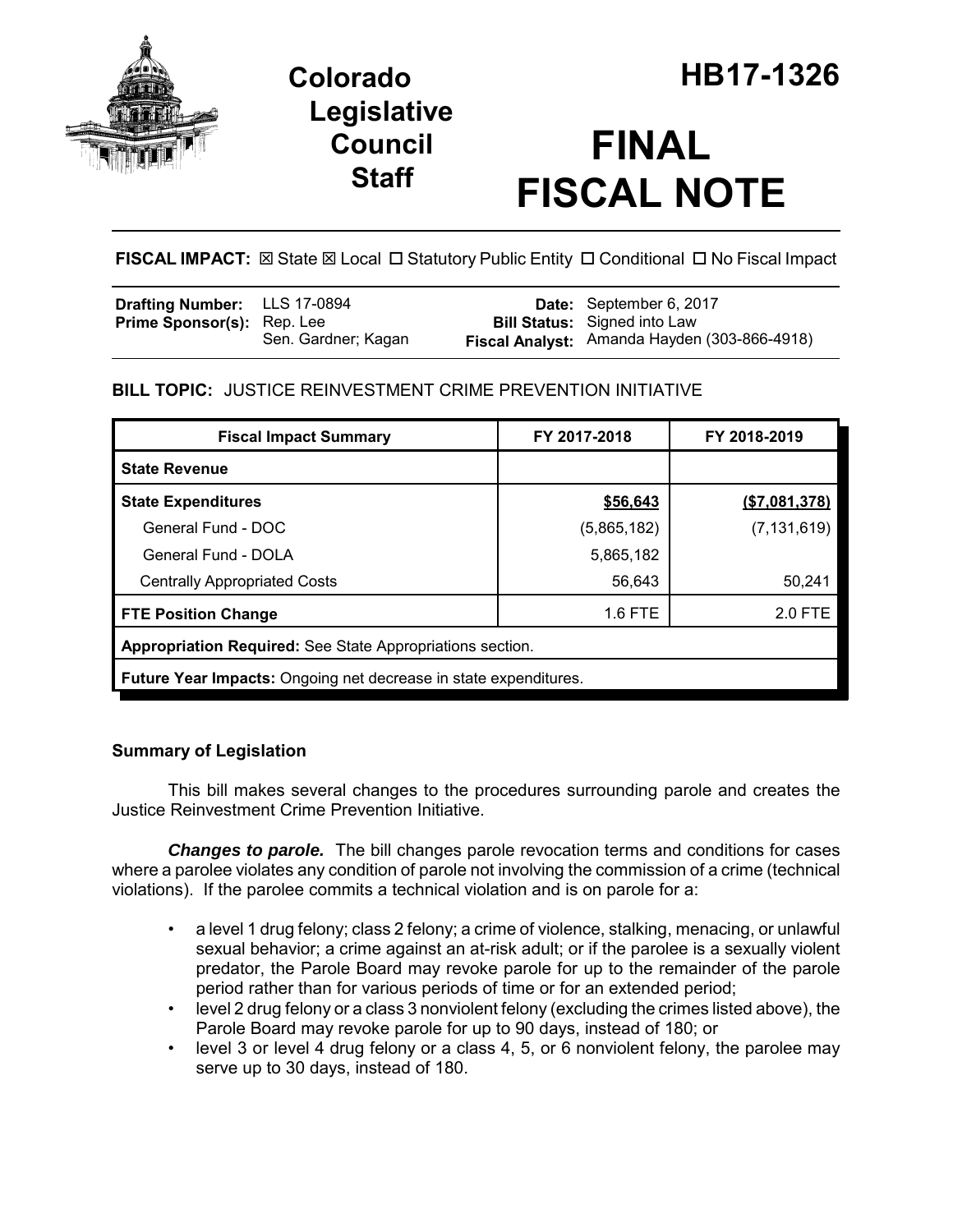September 6, 2017

The bill changes the maximum time a revoked parolee can be held in the preparole release and revocation facility from 180 to 90 days. The bill repeals the Department of Corrections' authority to operate community return-to-custody facilities. It directs the Parole Board to conduct parole release review in lieu of a hearing, without the presence of the inmate, if the inmate is assessed to be a "low" or "very low" risk and victim notification is not required by law. Prior to parole release hearings, the Division of Adult Parole must conduct a parole plan investigation and inform the Parole Board of the results. If the Parole Board finds the plan inadequate, it may table the parole release decision and require the Division to submit a revised plan within 30 days.

*Justice Reinvestment Crime Prevention Initiative.* The bill creates the Justice Reinvestment Crime Prevention Initiative (initiative) and the Parole Savings Cash Fund in the Department of Local Affairs (DOLA). Subject to available appropriations, the Division of Local Government must administer the initiative to expand small business lending and provide grants aimed at reducing crime and promoting community development in the target communities of north Aurora and southeast Colorado Springs. The division must report annually to the General Assembly on the progress and outcomes of the initiative. The initiative sunsets on September 1, 2020.

*Small business lending.* On and after August 10, 2017, DOLA must develop and implement the initiative to expand small business lending in the target communities. On or before September 10, 2017, it must issue a request for participation and select one or more nondepository community development financial institution loan funds to participate in the initiative. The bill specifies the terms under which the initiative and any participating loan funds must operate. DOLA may retain up to 15 percent of funding received for small business lending in a loan loss reserve fund.

*Grant program.* On and after August 10, 2017, DOLA must develop and implement a grant program to provide funding to eligible entities for programs, projects, or direct services aimed at reducing crime in the target communities. Within a month of that date, it must issue a request for participation and select a community foundation or foundations to manage the grant program. The bill specifies the roles and responsibilities that the participating foundation(s) must adhere to, and it outlines the permissible uses of grant funding. DOLA must transfer to the community foundation(s) the administrative costs related to managing the grant program, which may not exceed 4 percent of the appropriation.

#### **State Expenditures**

This bill results in a net increase in state expenditures of \$56,643 in FY 2017-18 and a net decrease of \$7,081,378 in FY 2018-19. It decreases General Fund expenditures in the Department of Corrections (DOC) by \$5,855,296 in FY 2017-18 and \$7,183,209 in FY 2018-19. There is an increase of 0.8 FTE in FY 2017-18 and 1.0 FTE in FY 2018-19 in DOC. The bill increases General Fund expenditures in DOLA by \$5,911,939 and 0.8 FTE in FY 2017-18 and by at least \$101,831 and 1.0 FTE in FY 2018-19. These impacts are shown in Table 1 and discussed below.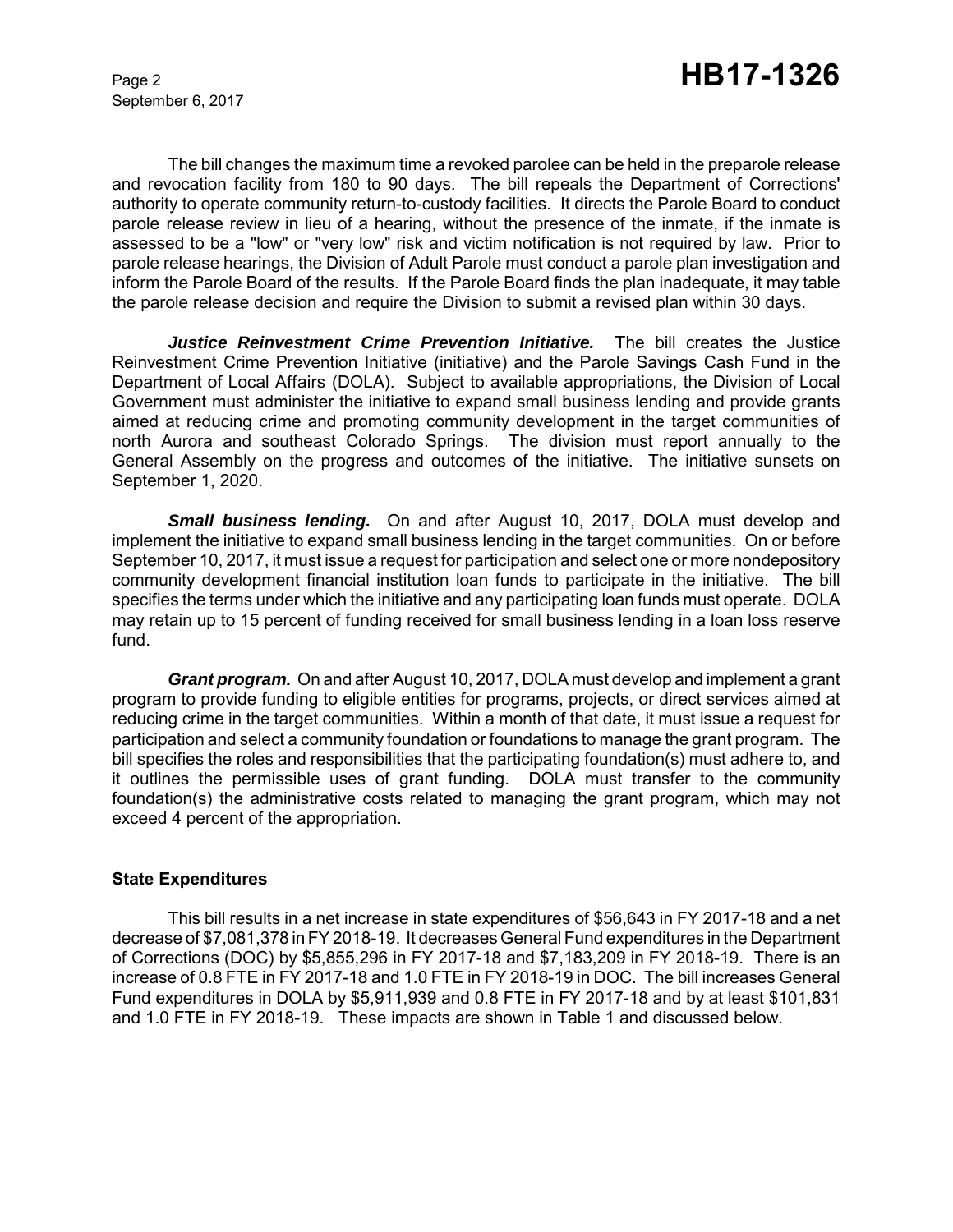| Table 1. Expenditures Under HB17-1326              |               |                |  |  |  |  |
|----------------------------------------------------|---------------|----------------|--|--|--|--|
| <b>Cost Components</b>                             | FY 2017-18    | FY 2018-19     |  |  |  |  |
| <b>Department of Corrections</b>                   | (\$5,855,296) | (\$7,183,209)  |  |  |  |  |
| <b>Personal Services</b>                           | 36,254        | 45,319         |  |  |  |  |
| <b>FTE</b>                                         | $0.8$ FTE     | <b>1.0 FTE</b> |  |  |  |  |
| <b>Operating Expenses and Capital Outlay Costs</b> | 5,463         | 950            |  |  |  |  |
| <b>Computer Programming</b>                        | 103,824       |                |  |  |  |  |
| Centrally Appropriated Costs*                      | 9,886         | 12,357         |  |  |  |  |
| <b>Prison Bed Reduction</b>                        | (6,010,723)   | (7, 241, 835)  |  |  |  |  |
| <b>Department of Local Affairs</b>                 | \$5,911,939   | \$101,831      |  |  |  |  |
| <b>Personal Services</b>                           | \$44,503      | \$53,943       |  |  |  |  |
| <b>FTE</b>                                         | 0.8 FTE       | 1.0 FTE        |  |  |  |  |
| <b>Operating Expenses and Capital Outlay Costs</b> | 5,763         | 1,250          |  |  |  |  |
| Travel                                             | 735           | 735            |  |  |  |  |
| <b>Computer Programming</b>                        | 48,288        | 6,592          |  |  |  |  |
| <b>Legal Services</b>                              | 4,753         | 1,426          |  |  |  |  |
| Small Business Lending and Grant Funding           | 5,761,140     | TBD            |  |  |  |  |
| Centrally Appropriated Costs*                      | 46,757        | 37,885         |  |  |  |  |
| <b>TOTAL</b>                                       | \$56,643      | (\$7,081,378)  |  |  |  |  |

*\*Centrally appropriated costs are not included in the bill's appropriation.*

*Assumptions.* Based on current trends in DOC, the fiscal note assumes that approximately 1,240 non-violent offenders will fall into the 30-day revocation period and 218 non-violent offenders will fall into the 90-day revocation period specified by the bill. The 1,240 offenders will spend less time in jail and in prison or community return-to-custody facilities (CRCF) as a result of the bill. The 218 offenders will spend less time in prison or CRCF as a result of the bill. The fiscal note makes the following assumptions in calculating the reduction in expenditures:

- The bill will take effect August 9, 2017. The reduction in expenditures has been prorated by 83 percent in FY 2017-18 to reflect savings beginning September 1, 2017.
- The reduction in expenditures from jail reimbursements totals \$920,573, prorated to \$764,076 in FY 2017-18. DOC reimburses county jails at a daily rate of \$54.39. The reduction in expenditures is calculated using the average daily population of the 1,240 offenders who spend time in county jails as a result of TPV revocations.
- The reduction in expenditures from private prison beds totals \$3,913,951, prorated to \$3,248,579 in FY 2017-18. The average daily rate for prisons is \$56.80. The reduction in expenditures is calculated using the average daily population of non-violent parolees revoked for TPVs in prison facilities.
- The reduction in expenditures from the elimination of CRCF totals approximately \$2,407,311, prorated to \$1,998,068 in FY 2017-18. DOC currently receives \$3,241,110 for CRCF. Some of this funding is used for intermediate sanctions, such as jail-based treatment. The average daily population in CRCF beds for jail-based treatment is 80 offenders. DOC has already received funding for 38 of these beds through an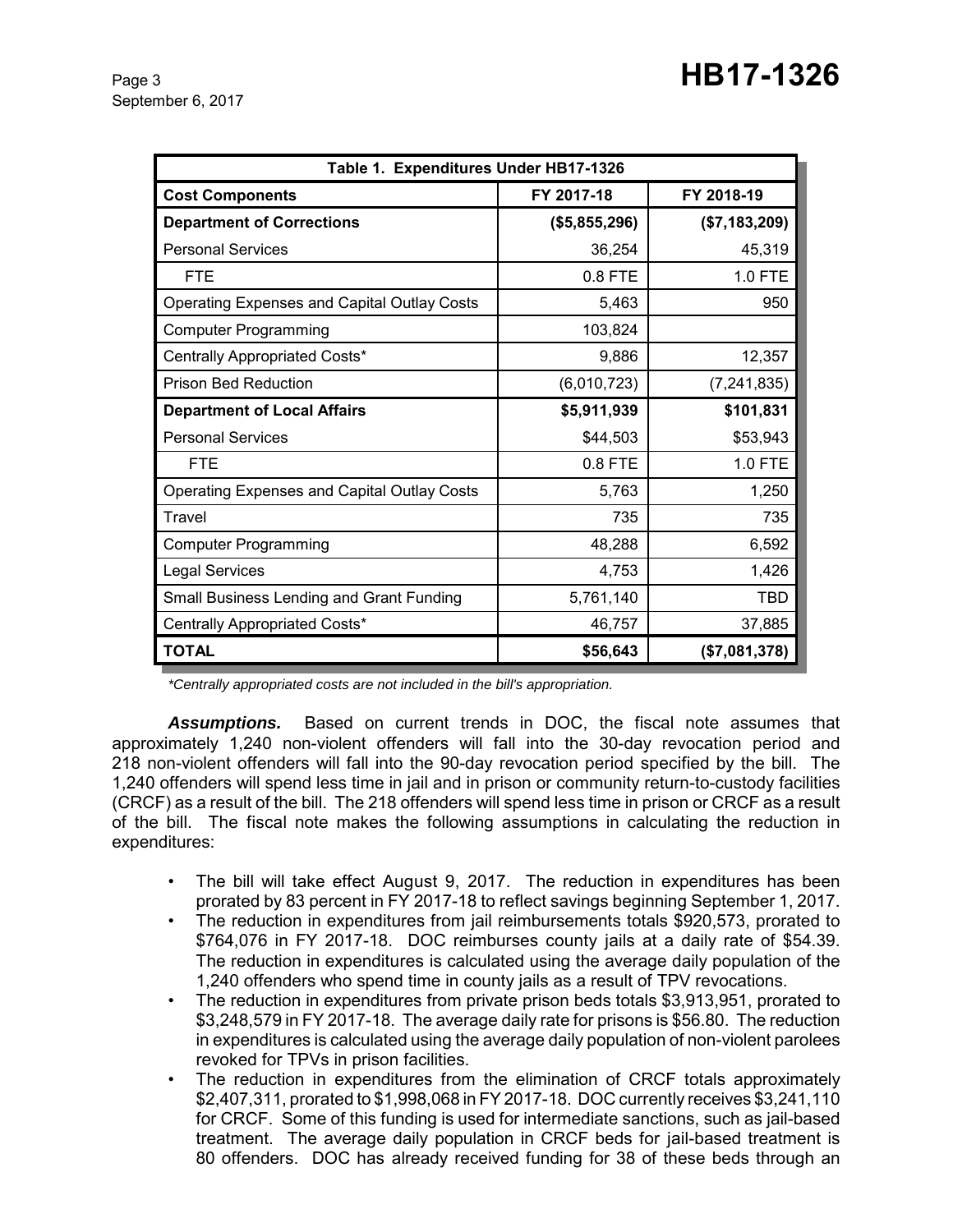FY 2017-18 decision item. The fiscal note assumes that DOC requires funding to reimburse jails for the remaining 42 beds at \$54.39 per day (or \$833,799 total funds), resulting in an overall decrease in CRCF funds of \$2,407,311 (\$2,118,434 in FY 2017-18). If the Parole Board recommends intermediate sanctions more often in lieu of the 30-day revocation period, DOC may need to request additional funding for jail-based treatment through the annual budget process.

**Department of Corrections.** The Division of Adult Parole within DOC requires an additional administrative assistant to help with parole plan investigations. Standard operating expenses and capital outlay costs have been included. The fiscal note assumes a start date of September 1, 2017. DOC requires additional computer programming: approximately 1,008 hours at \$103 per hour to change applications related to Parole Board hearings, time/release action notices, and the Parole Board scheduling system. If the bill results in more frequent technical parole revocations, and therefore more frequent revocation hearings, the Division of Adult Parole, time release operations, and the Parole Board may need to request additional appropriations through the annual budget process.

*Department of Local Affairs.* Beginning September 1, 2017, DOLA requires one additional FTE to administer the small business lending and grant program established by the bill. Operating expenses and capital outlay costs include printing and postage expenses of \$300 to mail program grants, contracts, and annual notices of funding availability. Personal services and operating expenses have been prorated to account for a September 1, 2017, start date and the General Fund pay date shift. Travel expenses assume annual reimbursement of 1,500 vehicle miles traveled in order to provide oversight and management of the program's participants and grantees in Aurora and Colorado Springs. DOLA requires legal services for initial rule-making and ongoing updates and computer programming to allow secure access to its grant application portal for grantees and program participants. The bill appropriates \$1,000,000 for small business lending and \$3,000,000 for grants. (An additional \$1,761,140 is appropriated to the Parole Savings Fund, to be used by DOLA for lending or grants or by DOC, if the bill does not result in a reduction in the use of private prison beds.) Small business loans are capped at \$50,000; grant award size is not specified in the bill. DOLA will determine how many loans and grants to make through the initiative. The fiscal note assumes that all funds will be disbursed in FY 2017-18; total funding for grants and loans in FY 2018-19 is unknown at this time and will depend on future appropriations made by the General Assembly.

*Centrally appropriated costs.* Pursuant to a Joint Budget Committee policy, certain costs associated with this bill are addressed through the annual budget process and centrally appropriated in the Long Bill or supplemental appropriations bills, rather than in this bill. The centrally appropriated costs subject to this policy are estimated in the fiscal note for informational purposes and summarized in Table 2.

| Table 2. Centrally Appropriated Costs Under HB17-1326                |            |            |  |  |  |  |
|----------------------------------------------------------------------|------------|------------|--|--|--|--|
| <b>Cost Components</b>                                               | FY 2017-18 | FY 2018-19 |  |  |  |  |
| Employee Insurance (Health, Life, Dental, and Short-term Disability) | \$13,650   | \$17,059   |  |  |  |  |
| Supplemental Employee Retirement Payments                            | 7.237      | 8,894      |  |  |  |  |
| <b>Indirect Costs</b>                                                | 29.756     | 18,288     |  |  |  |  |
| <b>Leased Space</b>                                                  | 6,000      | 6,000      |  |  |  |  |
| <b>TOTAL</b>                                                         | \$56,643   | \$50,241   |  |  |  |  |